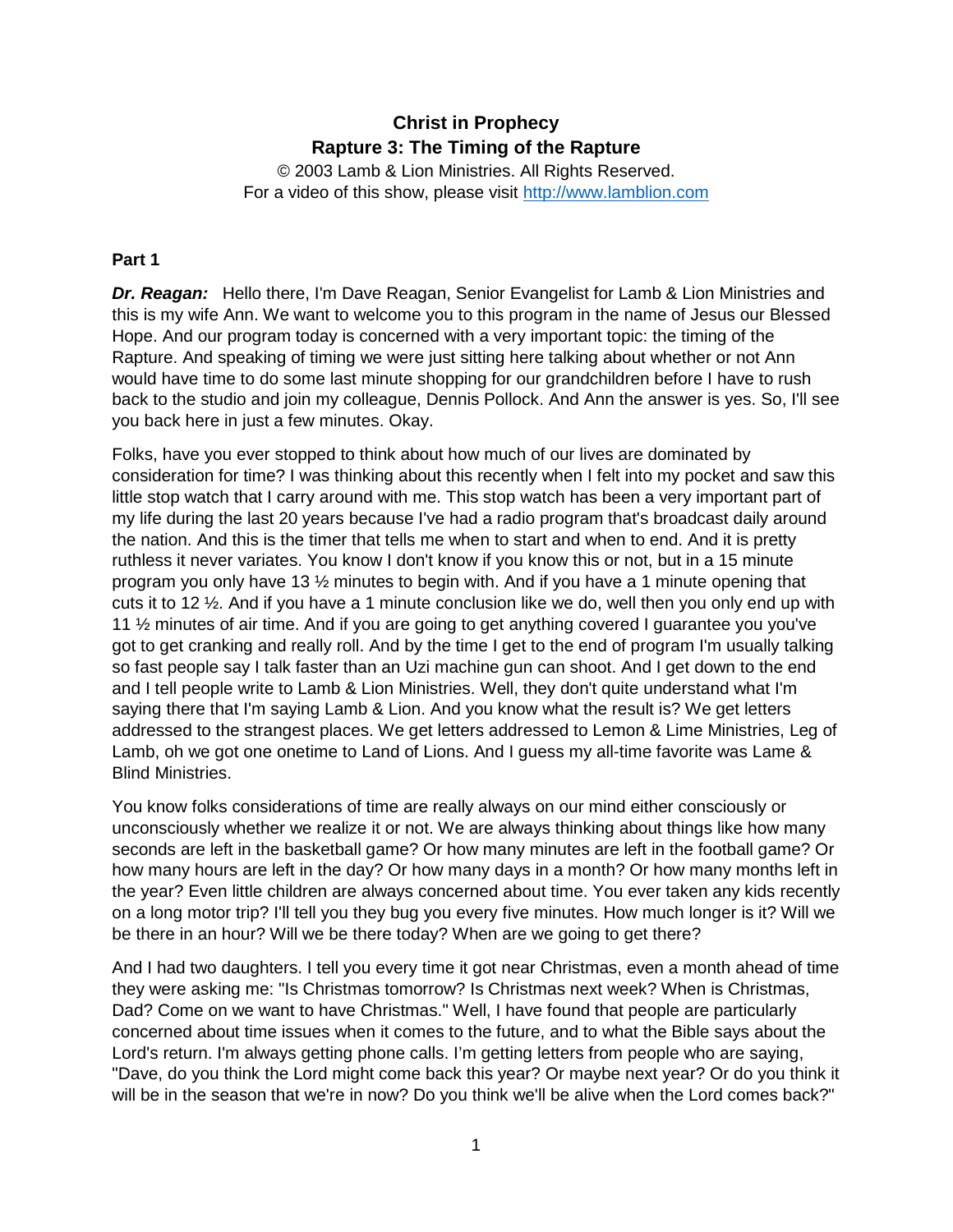And you know what? The answer to that question may surprise you, because the answer to the question depends upon what you mean by the Lord's return.

So, let's go back to the studio where my colleague, Dennis Pollock is waiting on us and we'll take an in depth look at this important topic of the timing of the Lord's return. And speaking of timing I really do have to rush but I've got to find my wife first. Oh, here she is. Honey, what in the world did I really talk that long? And look it there you got them a lion and a lamb. Now, that ought to be a winner. But I tell you what at the rate you're going we're going to go into bankruptcy buying things for our kids. Well, folks, time marches on. We're going to have to get to the studio just as quickly as we can. But I tell you what before we go would you turn over to Luke 12? That is where we are going to start. You'll be all prepared for Dennis and I to get into this message. Ann we got to rush. Let's go Dear.

### **Part 2**

*Dr. Reagan:* Hello, Dennis.

*Dennis Pollock:* Well, I'd say it is about time you were getting here.

**Dr. Reagan:** Well, yes, I know. I know. It's all my wife's fault. You know how these women are they have to go and shop for the grandchildren. So it is all her fault. Let's see I've got my notes. I got my Bible. I think we're ready to go.

*Dennis Pollock:* I think you've forgotten one thing, uh, the baseball cap.

*Dr. Reagan:* Oh, okay. Now, let's see where we going to start?

**Dennis Pollock:** Luke 12, I believe.

*Dr. Reagan:* Oh, yeah, Luke 12 verse 35 I believe it was. Let's get turned over there and we'll be ready to go. You ready?

### *Dennis Pollock:* I'm ready.

*Dr. Reagan:* I'm ready too. Hello, folks, this is Dave Reagan speaking for Lamb & Lion Ministries. I greet you in the name of Jesus our Blessed Hope, and I welcome you to this broadcast of Christ in Prophecy. Well, this is my colleague Dennis Pollock and I and we're going to be talking with you today about the important question of the timing of the Rapture. And we want to get into this right away by looking into God's Word in Luke chapter 12, verse 35. So if you have your Bibles there just turn along with me and let's see what it says here. Luke 12:35, "Be dressed in readiness, and keep your lamps alight." Now, folks, Jesus here is speaking about His return. And He says, "Be dressed in readiness, keep you lights alight." And then in verse 40 He adds, "Be ready, for the Son of Man is coming at any hour, an hour that you do not expect." Now, folks, as most of you are probably well aware the New Testament is filled with warnings like these regarding the Lord's return. In fact Jesus was always warning us to be ready, to be ready, to be ready. Now, let me ask you something: Why should we be alert, and watchful, and ready at all times? When the Bible makes it clear that Jesus is not going to return to this earth until the end of a seven year period of worldwide war called The Great Tribulation. Since that period has not yet occurred, why should I be watching for Jesus today? If Jesus is not going to return until the end of the Tribulation, shouldn't I be watching for the Antichrist? Rather than Jesus Christ?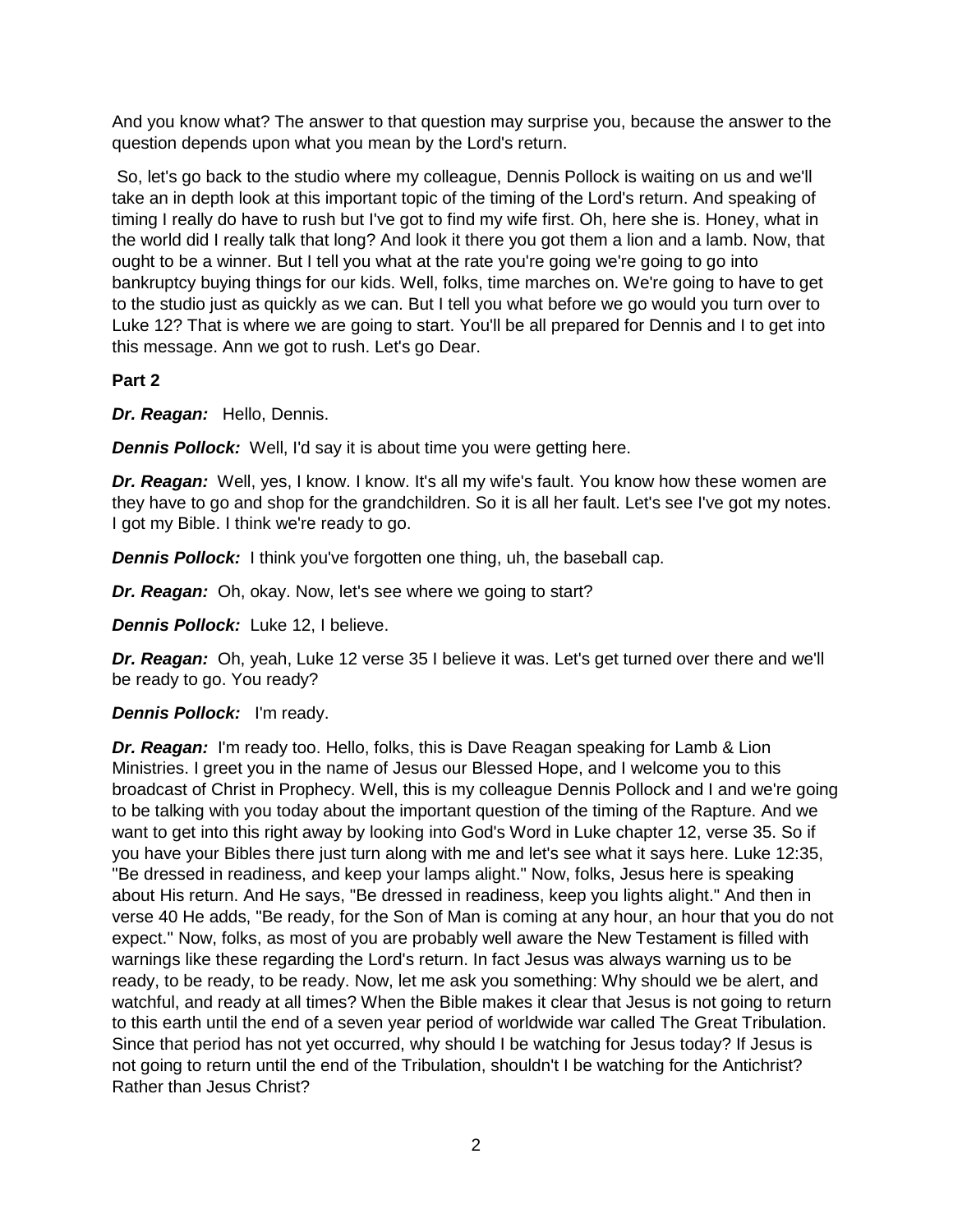**Dennis Pollock:** Well, Dave that's an excellent question. You always do ask good questions though. The answer is that there are going to be two future comings of the Lord. The one that will occur first is called the Rapture; that is the appearing of the Lord for His Church to take them off the earth. The other is what we call the Second Coming when the Lord actually returns to the earth to pour out the wrath of God and to begin His Millennial reign. The verses Dave read in Luke 12 which warn us to be alert at all times apply to the Rapture; to the appearing of the Lord in the heavens for His Church. The Second Coming cannot occur until the end of the Tribulation. The Rapture can happen at any moment. There is not one prophetic event that has to happen before the Rapture can occur. By contrast there are many, many events that must occur before the Second Coming. Events like the signing of an effective Middle East peace treaty. The rebuilding of the Jewish Temple in Jerusalem. The revelation of the Antichrist. The pouring out of God's wrath during seven years of Tribulation.

*Dr. Reagan:* Okay, now we have established two points. First the timing of the Second Coming can be precisely known because it will occur seven years after the Tribulation begins. Second the timing of the Rapture is highly imprecise because it can occur any moment. Is that the point?

### *Dennis Pollock:* That's right, Dave.

*Dr. Reagan:* Okay, now, let me ask you this: Is there anything at all that can be known, Dennis about the general timing of the Rapture? If we can't know its precise timing like we can on the Second Coming, can we know anything about the general timing?

**Dennis Pollock:** Well, absolutely Jesus gave us many signs to watch for. And there are two things we can know about the general timing. The first thing is it is most likely to occur before the Tribulation begins. Secondly, it's most likely to occur right at the beginning of the Tribulation.

*Dr. Reagan:* Okay, Dennis, what biblical evidence do you have for those two statements? Again the statements are: That it is most likely to occur before the Tribulation, and secondly it is most likely to occur right at the beginning of the Tribulation. Let's have some biblical evidence.

**Dennis Pollock:** Okay, well that is good. Let's be some good Bereans here and study what the Bible has to say. Four verses come to mind that strongly infer a rapture before the Tribulation begins. The first two are in Luke 21, the third is in 1 Thessalonians chapter 1, and the fourth is in Revelation 3.

Let's consider Luke 21 first. The context of this chapter, it's a very important chapter is that it's the last week in the life of Jesus. He is sitting with His disciples on the Mount of Olives overlooking Jerusalem. And as He speaks to them about the signs of the end times He suddenly says in verse 28, "When these things begin to take place straighten up and lift up your heads because your redemption is drawing near." Notice it says when these things begin to take place, speaking of the end times signs we're to look for, for our redemption. And then in verse 36 he adds, "Keep on the alert at all times. Praying in order that you may have strength to escape all these things that are about to take place and to stand before the Son of Man." Now, I want you to notice that the Lord is speaking here about us escaping the horrible things that are going to happen during the Great Tribulation.

The third verse that infers a Pre-Tribulation Rapture is found in 1 Thessalonians chapter 1:10, where we are told to "wait for God's Son from heaven whom He raised from the dead, that is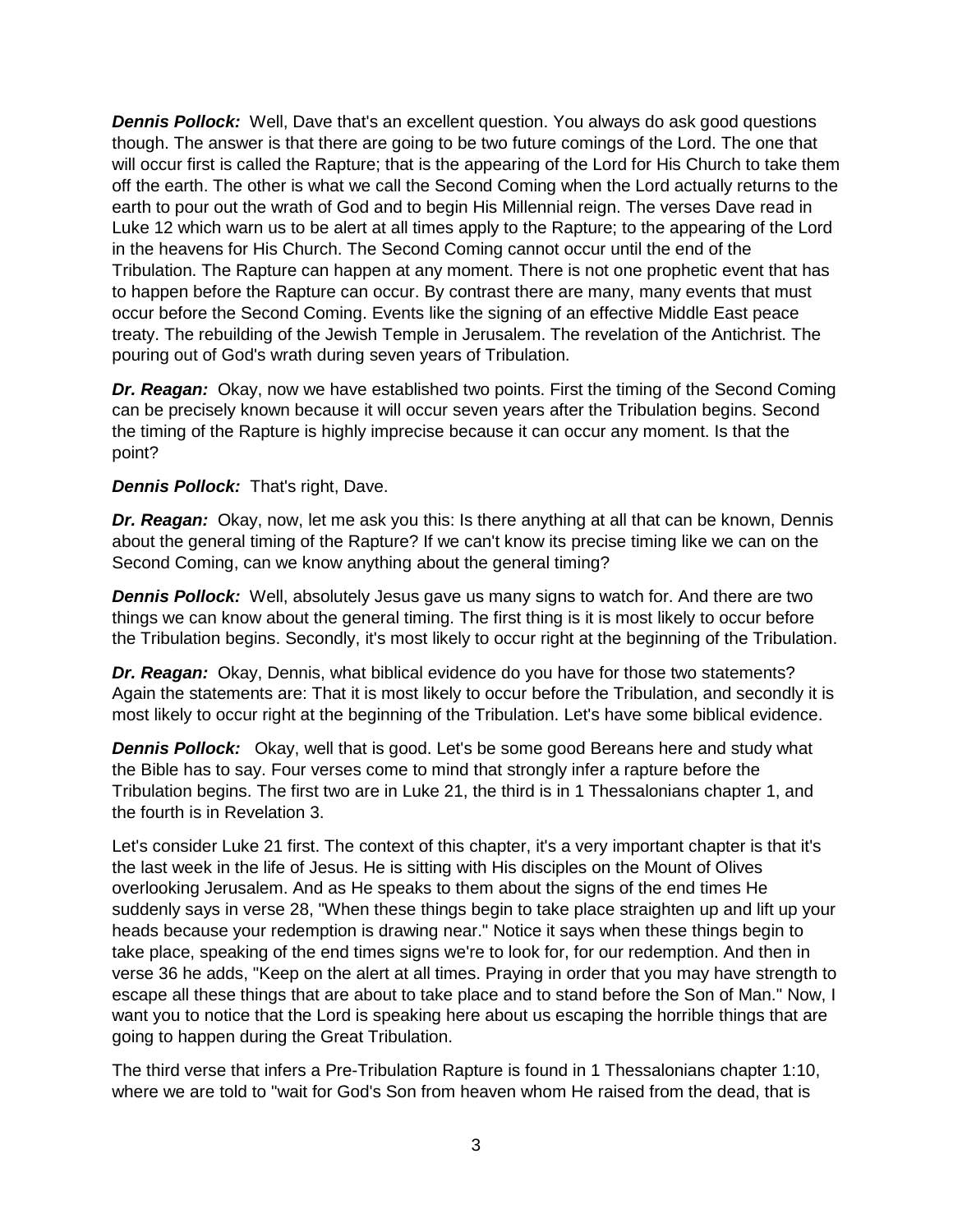Jesus who delivers us from the wrath to come." This verse says that Jesus is going to deliverer from the wrath of God. And the Tribulation is the time of the pouring out of God's wrath.

Now, the fourth verse that implies a Rapture before the Tribulation is found in Revelation 3:10. Here Jesus is speaking to Christians who remain faithful to Him. And here is what He says to them, "Because you've kept the word of my perseverance I also will keep you from the hour of testing, the hour which is about to come upon the whole world to test those who dwell upon the earth.

*Dr. Reagan:* Okay, Dennis you have now given us four scriptures that clearly imply Pre-Tribulation Rapture. For the purpose of impressing these upon our memory let's look at them once more in sort of abbreviated form. The first one Luke 21:28 says, where we are told to look for the Lord's coming when all the end time signs begin to take place. Again, it's when they begin to take place, not after they have already started. The second one is Luke 21:36 where we are told to pray that we may escape the terrible events of the end times. The third is 1 Thessalonians 1:10 where we are told that Jesus is coming to deliver believers from the wrath that is to come. And the fourth is in Revelation 3:10 where the redeemed are promised that they will be delivered from the time of testing that will come upon all the world. Now, Dennis I'd like for you to go one step further if you would and give us some further evidence that the Rapture is most likely to occur at the very beginning of the Tribulation.

*Dennis Pollock:* Okay, Dave, the evidence is found in 2 Thessalonians 2:6, this verse says that the Antichrist cannot emerge until that which restrains him is taken away. Now, the crucial question that emerges is who is the restrainer that must be removed before the Antichrist can appear? I believe that the restrainer of evil in the world today is the Holy Spirit as He works through the Church. Thus, when the Church is removed in the Rapture that restraint will be gone, and evil will multiply resulting in emergence of the Antichrist.

*Dr. Reagan:* Well, you know what I'd like to do at this point, Dennis is try to illustrate these concepts that we've been talking about. Again, to impress upon our visual memory what we've been talking about here. Particularly in terms of how all these events relate to each other in the end times. So, let's step over here for a moment to our illustration board and let's take a look at how all of these various events relate to each other in the end times.

I am going to begin with the most important event in history and that is the cross of Jesus Christ. And what I am going to do here is to present a timeline. So, from the cross of Jesus we will present the current period like this with a little wiggle in the middle of the line, and I'll explain that in a moment. And we're going to call this the Church Age; that's the period that we are living in right now. The period from the time of the cross until some event occurs, and in a few moments we'll identify what that event is. Now, why did I put the squiggle in the line? It is because this line is not drawn to scale. If it were drawn to scale it would be as long as this board. So, we have to abbreviate it, and this line represents 1,900 plus years. In other words the Church Age is continuing for over 1,900 years. We do not know for sure when it will come to an end. But I think we are pretty close to the end of it, about at this point.

Now, the Bible says that the Church Age will be followed by a period of time that will be known as the Tribulation. And I will simply put an abbreviation here T-R-I-B to stand for Tribulation. So, there will be a period of Tribulation, this period will last for seven years. And it is called the period of tribulation because it is going to be the most ghastly period in the entire history of mankind. In the first 3 ½ years of this period, one-half of the population of the world will die. That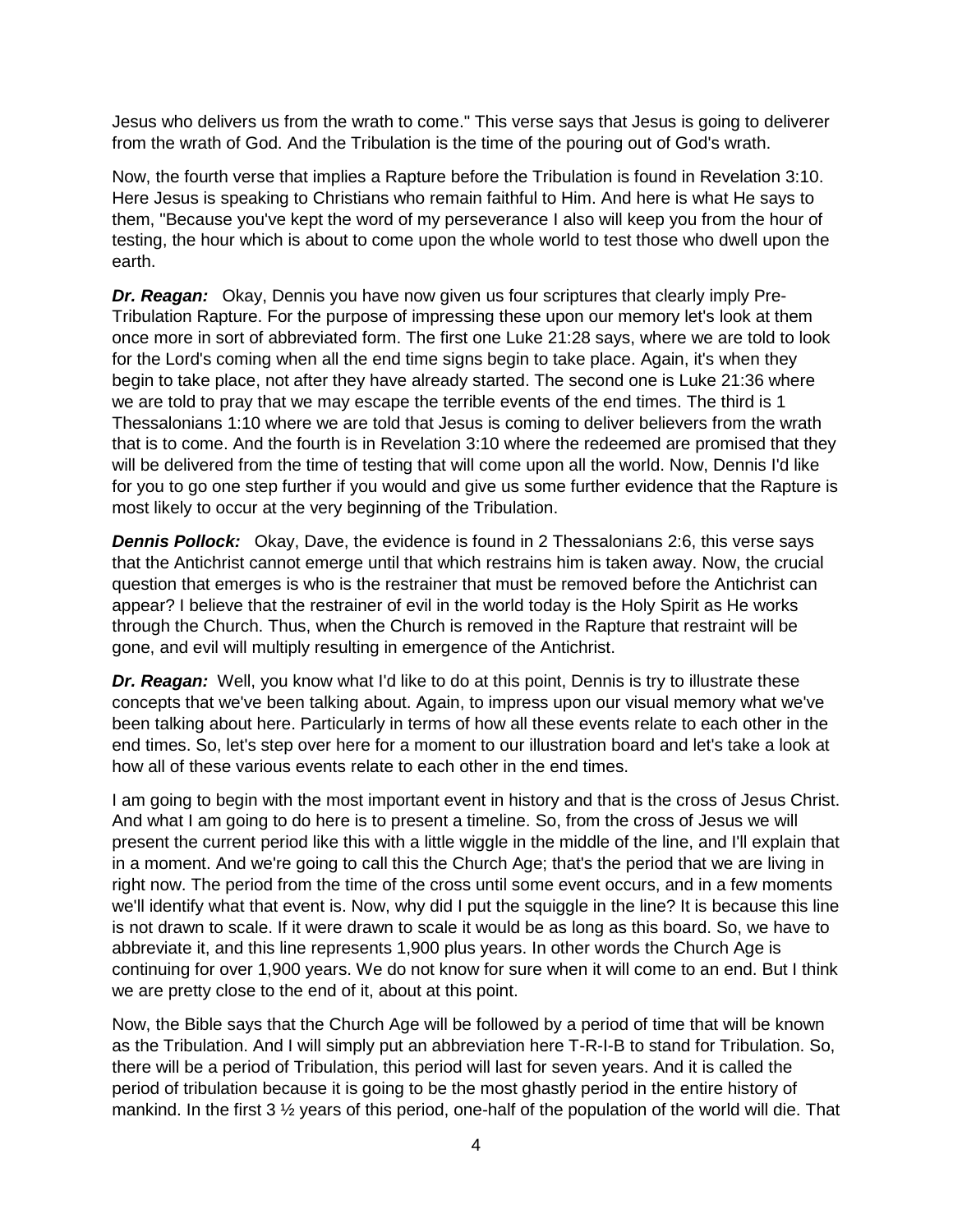is three billion people. They will die as the Antichrist builds his worldwide kingdom. He will start with his base in Europe and he will go out over all the world to conquer all the world. And Revelation 13 says he is going to do something that no one else has done in history, he is going to conquer every nation, every tribe, every tongue on planet earth.

Then once his empire is consolidated we are told that in the middle of the Tribulation where this little diamond point is that he will suddenly become obsessed by one thing, and that is the destruction of the Jewish people. He will be possessed by Satan and when he is he will become obsessed with destroying the Jewish people; he will pick up where Hitler left off. And so, during the last 3 ½ years of the Tribulation, during this period he will focus on trying to destroy every Jewish person on planet earth. Jesus in Matthew 24 called this last period, this 3 ½ years the Great Tribulation, not because it was going to be worse than the first half in terms of human carnage, but because it was going to be the Great Tribulation for the Jewish people.

Then at the end of this period of seven years, Jesus will return to the earth, this will be the Second Coming. And we move into the third period of time, and that third period will be known as the Millennium. I will just abbreviate it M-I-L-L. That is two Latin words, milli annum which means one thousand years. And Jesus will reign over all the earth for a thousand years, and the earth will be flooded with peace, righteousness, and justice. And then at the end of this period of time the earth is going to be consumed with fire. And God is going to take this earth like a hot ball of wax and He is going to reshape it. And out that fiery inferno is going to come a new heavens and a new earth. And we will spend, the redeemed, eternity with God in a New Jerusalem on the new earth.

So, to look back over this timeline now we have four periods: (1) The Church Age, (2) The Tribulation, (3) The Millennium; which will last 1,000 years, and then the eternal state will be the fourth one where we will live eternally with the Lord on the new earth.

Now, we at Lamb & Lion Ministries believe that the best inference of the scriptures, and we do not teach this dogmatically, but we believe the best inference of the scripture is that Jesus is most likely to appear for His Church at the end of the Church Age. That Jesus will appear at this point and the Church both living and dead will be taken out of the world to meet Jesus in the sky. That is the Rapture of the Church. In other words we see the Rapture as an event separate and apart from the Second Coming. And we believe the Church both living and dead will be in Heaven with Jesus during this period of time. So, there will be an appearing of Jesus for the Church, and a return of Jesus with the Church. And we will reign with Jesus over all the world for a 1,000 years.

This helps to explain something that I mentioned at the beginning of today's program when I was talking to you on that park bench out in the park. I mentioned to you that people are always asking me: "When is Jesus going to return? And can we know when He will return?" And my response always is, "It depends upon what you mean by His return." If you are talking about His Second Coming, then yes, we can know when that will occur. It will occur at the end of seven years of tribulation and you can almost clock it to the day. But if you are talking about the rapture of the Church, the appearing of Jesus for the Church both living and dead, there is no way we can know when that will occur. All we know is this: it can occur at any moment. There is not one prophecy that has to be fulfilled for Jesus to appear for His Church. There are many prophecies that have to be fulfilled before the Second Coming occurs. Now, Dennis let me ask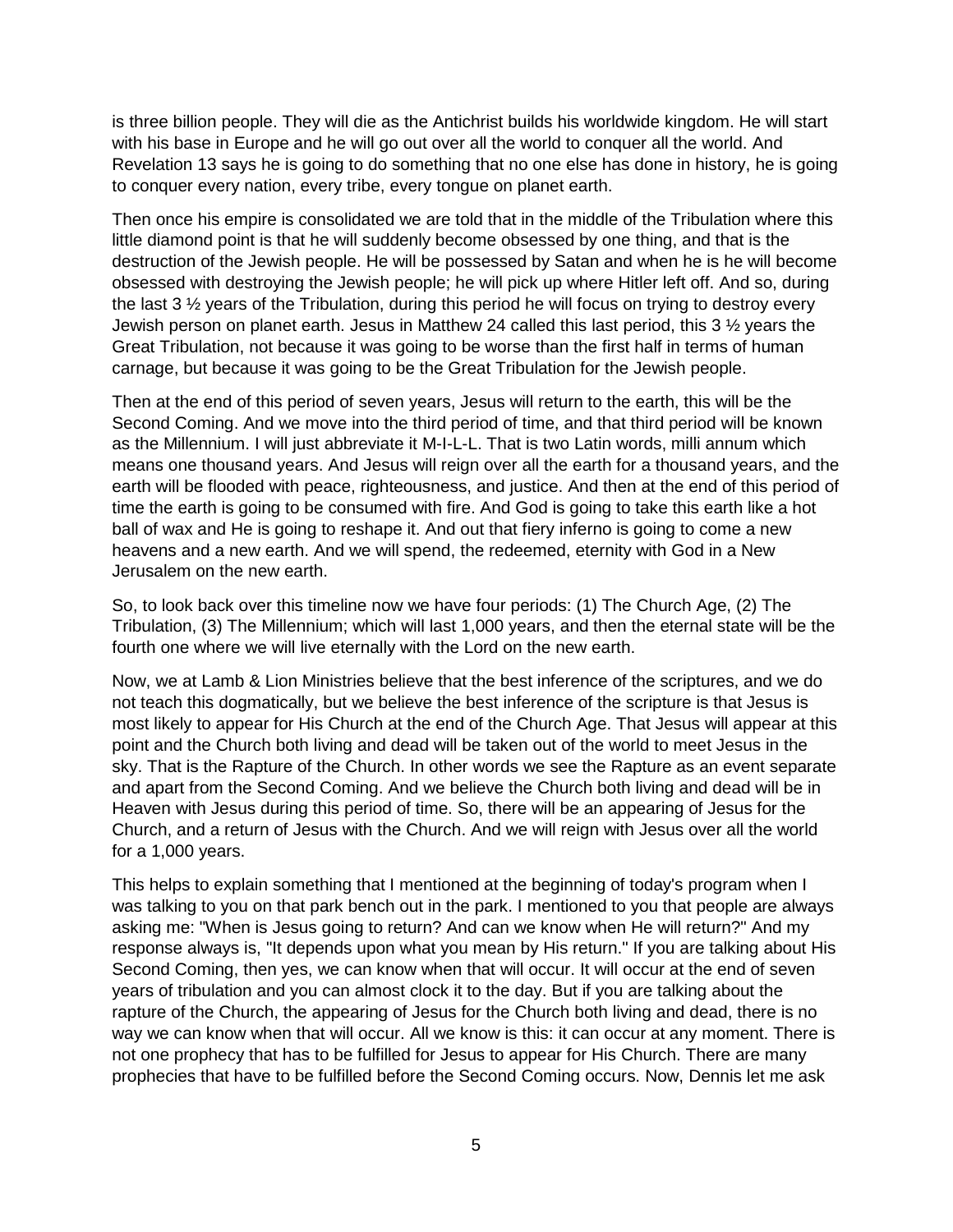you something: Is there any other argument that you can think of in scripture in behalf of a Pre-Tribulation Rapture?

*Dennis Pollock:* Well, Dave there are many. One of the most powerful ones is what is called prophetic type. We find this concept mentioned in 2 Peter 2, beginning with verse 4. The passage here talks about how God preserved Noah and his family when He destroyed the earth with water. And how in like manner He rescued Lot and his family when Sodom and Gomorrah were destroyed. The passage then concludes with this statement in verse 9, "The Lord knows how to rescue the godly from trial, and to keep the unrighteous under punishment for the Day of Judgment."

*Dr. Reagan:* Now, Dennis that last statement there about the Lord knowing how to rescue reminds me of something and that is that whenever someone like us takes the position that the Lord is most likely to come back for His Church before the Tribulation begins they are usually denounced as escapists. People say, "Well, you just don't want to suffer for the Lord, you are just a bunch of escapists." What do you have to say about that?

*Dennis Pollock:* Well, we hear that all the time. And the truth is that Jesus Himself was an escapist. That people don't realize this. Remember the words of Luke 21:36 which we read a few minutes ago? Jesus said, listen now, "Pray that you might escape these things." And here in 2 Peter 2 we have God portrayed as a rescuer of Noah and Lot enabling them to escape the pouring out of the Lord's wrath.

*Dr. Reagan:* So that escapist mentality is really a very biblical one. The Lord said, "Pray to escape these things."

*Dennis Pollock:* Biblical and smart, Dave. And Smart.

*Dr. Reagan:* Amen. Now are there any other arguments that you would like to mention in behalf of a Pre-Tribulational Rapture?

**Dennis Pollock:** Okay, Dave, there is one in particular that clearly emerges from the chart that you drew a few minutes ago. The Bible teaches in Matthew 25 and Ezekiel 20 that when Jesus returns He is going to judge all those that are left alive at the end of the Tribulation, both Gentiles and Jews. And those who have not placed their faith in Him will be consigned to death. In other words the Bible teaches that only believers who accept Jesus as Lord and Savior during the Tribulation, and who live to the end will be allowed to enter the Millennium in the flesh. Now, this rules out a Rapture at the end of the Tribulation as an event combined with the Second Coming, because if the Rapture occurs at the end of the Tribulation all believers would receive glorified bodies, and there would be no believers in the flesh to enter the Millennium.

*Dr. Reagan:* Yeah, Dennis, that is an excellent argument in behalf of a Pre-Tribulation Rapture. And one that people very seldom ever think about because it is complicated, it is a little bit complex. So, let me go over to the board again, and let me try to illustrate this point that you are talking about here concerning the Rapture, and the Second Coming.

Now, what Dennis is in effect saying here is that one of the arguments in behalf of a Pre-Tribulation Rapture is the fact that if you are just going to have the Rapture here at the end, let me just use my eraser here to point this out. There are some people who believe that the Church will go all the way through the Tribulation and that the Rapture will not occur here but it will occur over here at the end of the Tribulation. And their concept is that the Church will be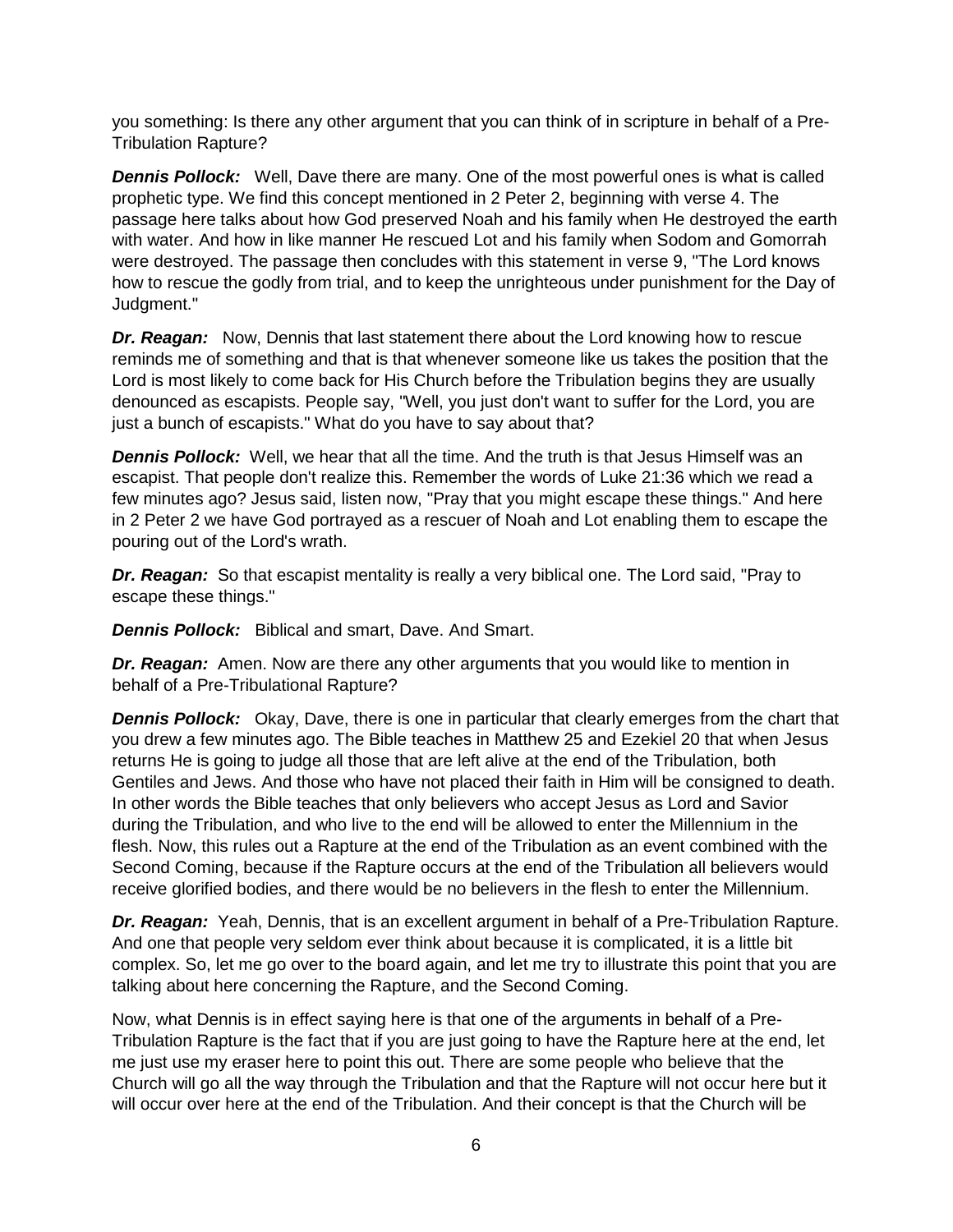taken up, meet Jesus in the sky and come right back down immediately. In other words the Rapture and Second Coming is all one event that occurs in a twinkling of an eye. It is kind of like what might be called a yo-yo Rapture, you just go up fast and right back down. And they argue the Church will be here all through the Tribulation. Now, here is the point Dennis was making. If you put the Rapture and the Second Coming together at the end of the Tribulation you've got a problem concerning the Millennium, because the Bible teaches that the only people who will be allowed to go into the Millennium in the flesh will be those who accept Jesus during the Tribulation and live to the end of the Tribulation. Which is not going to be very many. But you see if the Rapture and Second Coming occur all at once then all of those who are alive in Christ at the end of the Tribulation will be glorified. And there will be no one to go in the Millennium in the flesh, because the Bible teaches that when Jesus comes back He is going to judge every person on planet earth. And all of those who live to the end of the Tribulation who have not accepted Him as Lord and Savior will be consigned to death. Well, if they are consigned to death and if all the believers are glorified, there is no one to go into the Millennium in the flesh.

On the other hand if you look at this the way we have been teaching it, and the Rapture occurs at the beginning of the Tribulation then when we return with the Lord Jesus Christ all of those who have accepted Him during the Tribulation and who are still alive are allowed to go into the Millennium in the flesh. It is only when you separate the Rapture from the Second Coming that you end up with a millennial population. Okay, Dennis.

**Dennis Pollock:** Well, Dave you know what some people will question about all this is if the Church is raptured at the beginning of the Tribulation, then who are the believers, the saints that the Bible talks about during the Tribulation?

*Dr. Reagan:* Well, that is a good question, Dennis, and the answer is really very simple, they will be those who accept Jesus Christ after the Rapture as their Lord and Savior.

*Dennis Pollock:* Alright, now some protest now that is second chance salvation. Are you offering second chance salvation here?

**Dr. Reagan:** No, no, no, this is not second chance salvation to say that people will be saved after the Rapture. Second chance salvation refers to the idea of people having the opportunity of being saved after they are dead. As long as we are alive we have chance, after chance, after chance, after chance, thankfully because we have a loving, and kind, and gracious, and patient God.

### *Dennis Pollock:* Amen.

*Dr. Reagan:* Sometimes people take those chances for granted and hold off too long and then suddenly their lives are snuffed out and they are gone.

**Dennis Pollock:** David, there is one thing the Bible makes clear it's God is not willing that any should perish but that all should come to repentance. That brings us to the final question that we want to leave with people today. Now, the signs of the times point to the soon beginning of the Tribulation. That means that the Rapture is close. It could occur at any moment. Are you ready?

*Dr. Reagan:* Yes, Dennis that is the bottom line question. Are you ready? You know folks it is a question that I try to pose daily to people throughout this Metroplex with this particular bumper sticker that I have on the back of my family car, and on the ministry's van. It says, "Jesus is coming soon! Are you ready?" Well, let me ask you: If Jesus were to appear today would He